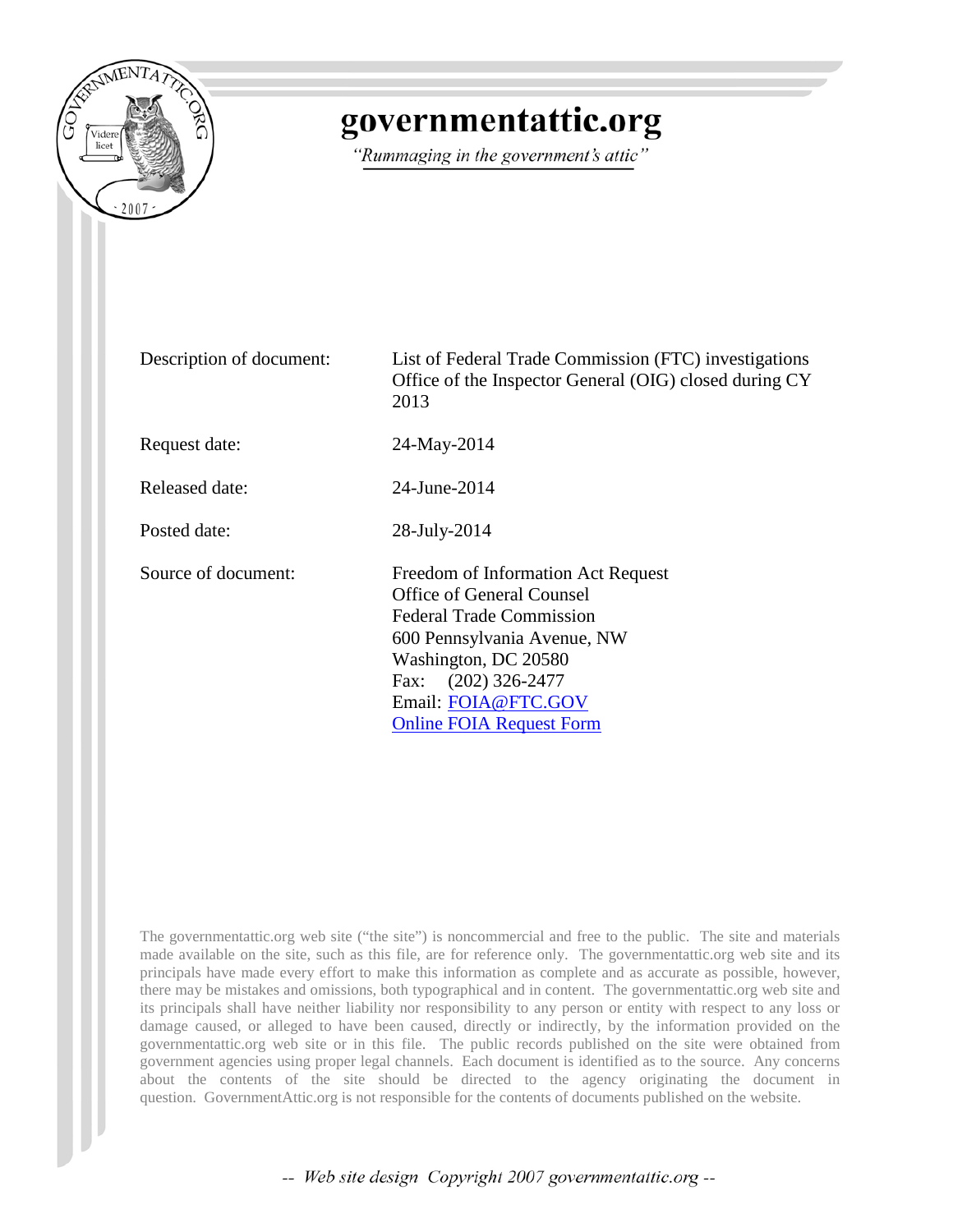

United States of America FEDERAL TRADE COMMISSION WASHINGTON, D.C. 20580

• *2* **4 20 <sup>14</sup>**

Re: FOIA-2014-00970 IG Investigations

This is in response to your request dated May 24, 2014, under the Freedom of Information Act seeking access to a list of all investigations closed by the Office of the Inspector General during calendar year 2013. In accordance with the FOIA and agency policy, we have searched our records as of June 4, 2014, the date we received your request in our FOIA office.

We have located one responsive record, which is enclosed. Portions of this record contain personal identifying information compiled for law enforcement purposes. This information is exempt for release under FOIA Exemption 7(C), 5 U.S.C. § 552(b)(7)(C), and FOIA Exemption  $6, 5$  U.S.C. § 552(b)(6), because individuals' right to privacy outweighs the general public's interest in seeing personal identifying information.

Based on the fee provisions of the FOIA, 5 U.S.C. § 552(a)(4)(A), and the Commission's Rules of Practice, 16 CFR § 4.8 et seq., as amended, I am also enclosing an invoice for the charges we incurred for this partial response to your request. Failure to pay this bill promptly will result in our refusal to provide copies of accessible documents in response to future requests. If not paid within 30 days, this bill will accrue interest penalties as provided by Federal Claims Collection Standards, 31 C.F .R. § 900-904, as amended.

Please make checks payable to U.S. Treasury and send payment to:

Financial Management Office, H-790 Federal Trade Commission 600 Pennsylvania A venue, NW Washington, DC 20580

If you are not satisfied with this response to your request, you may appeal by writing to Freedom of Information Act Appeal, Office of the General Counsel, Federal Trade Commission, 600 Pennsylvania Avenue, N.W., Washington D.C. 20580, within 30 days of the date of this letter. Please enclose a copy of your original request and a copy of this response. If you believe that we should choose to disclose additional materials beyond what the FOIA requires, please explain why this would be in the public interest.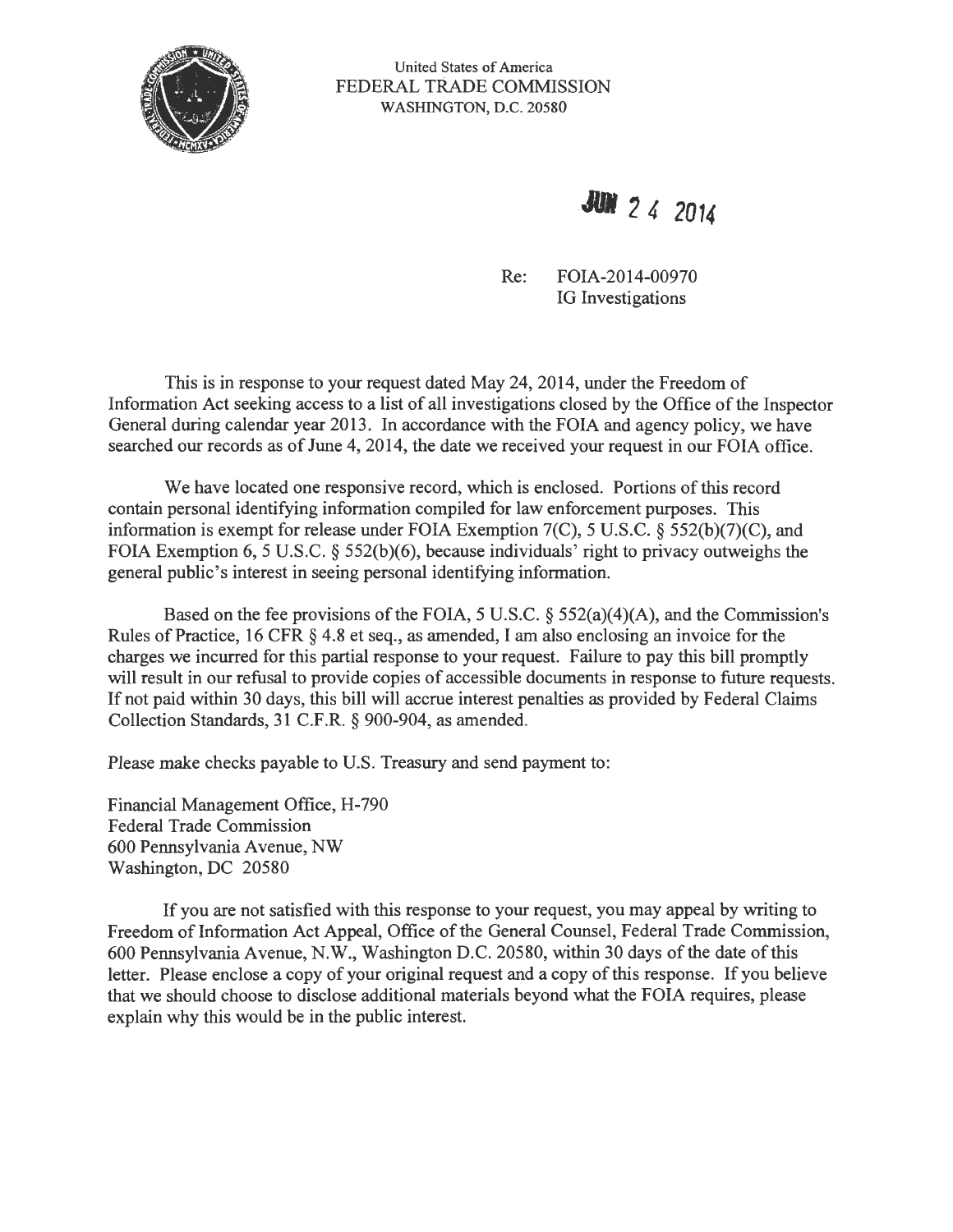If you have any questions about the way we handled your request or about the FOIA regulations or procedures, please contact Andrea Kelly at (202) 326-2836.

Sincerely, Dione J. Stearns

Assistant General Counsel